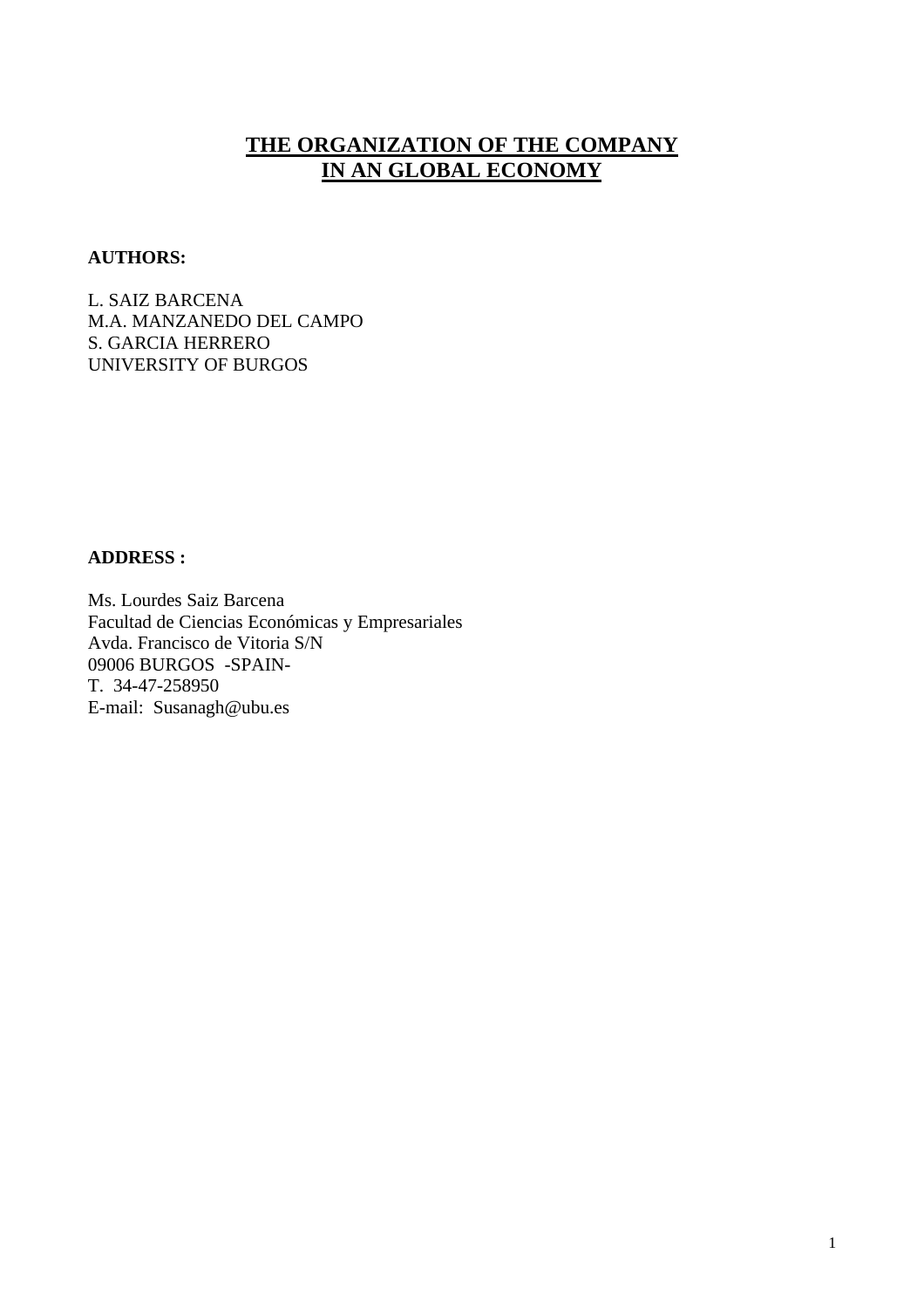# **THE ORGANIZATION OF THE COMPANY IN AN GLOBAL ECONOMY**

## 1. - THE ENTREPRENEURIAL ENVIRONMENT. CHANGES AND CONSEQUENCES

The large changes happened in the entrepreneurial environment throughout the past can be summarized in:

- The growing globalization of the economies.
- The modifications in demand.
- The scientific and technological development.

The impact of these changes and the possible consequences of the same demand a deep review of the traditional models of entrepreneurial organization in an adjustment attempt, forth the competitiveness and survival of the companies. In fact, these three factors are conjugated mutually in a very complex way, provoking important modifications in the objectives as well as in the structures of the organization.

# 1.1. - The Globalization of the Economies

The globalization emerges from the growing interrelationship and integration between the different national markets due, between other factors, to the homogenization of the needs of the consumers, the extensive use of the communication technologies and the commitment liberalization and deregulation of the different governments.

Thus, the interdependence of the economies impacts notably in the competitive level between companies, globalization, this way, the markets. Furthermore, this interdependence is product, in good part, of the technological and cultural development, since the current products and services are basically world wide, since the technologies are transferable, communicable, appropriate, shared and compatible.

As this globalization is produced, many companies find advantages upon integrating their operations at a superior geographical level to which has been happening with precedence and, before the initial companies movement that globalize their operations, it has a chain reaction that has modified "the bases of the international competition" (Porter, 1986).

To be able to compete, the companies have to become alliances - even between competitors -, subscribe cooperation agreements, and even be organized in company nets. The traditional competitions are no longer sufficient, because for power to participate in a given activity require more knowledge, competitions and various technologies, to reach concepts much more "multi" that "mono". All this requires, no doubt, strategies and organizational structures that answer to the presented changes.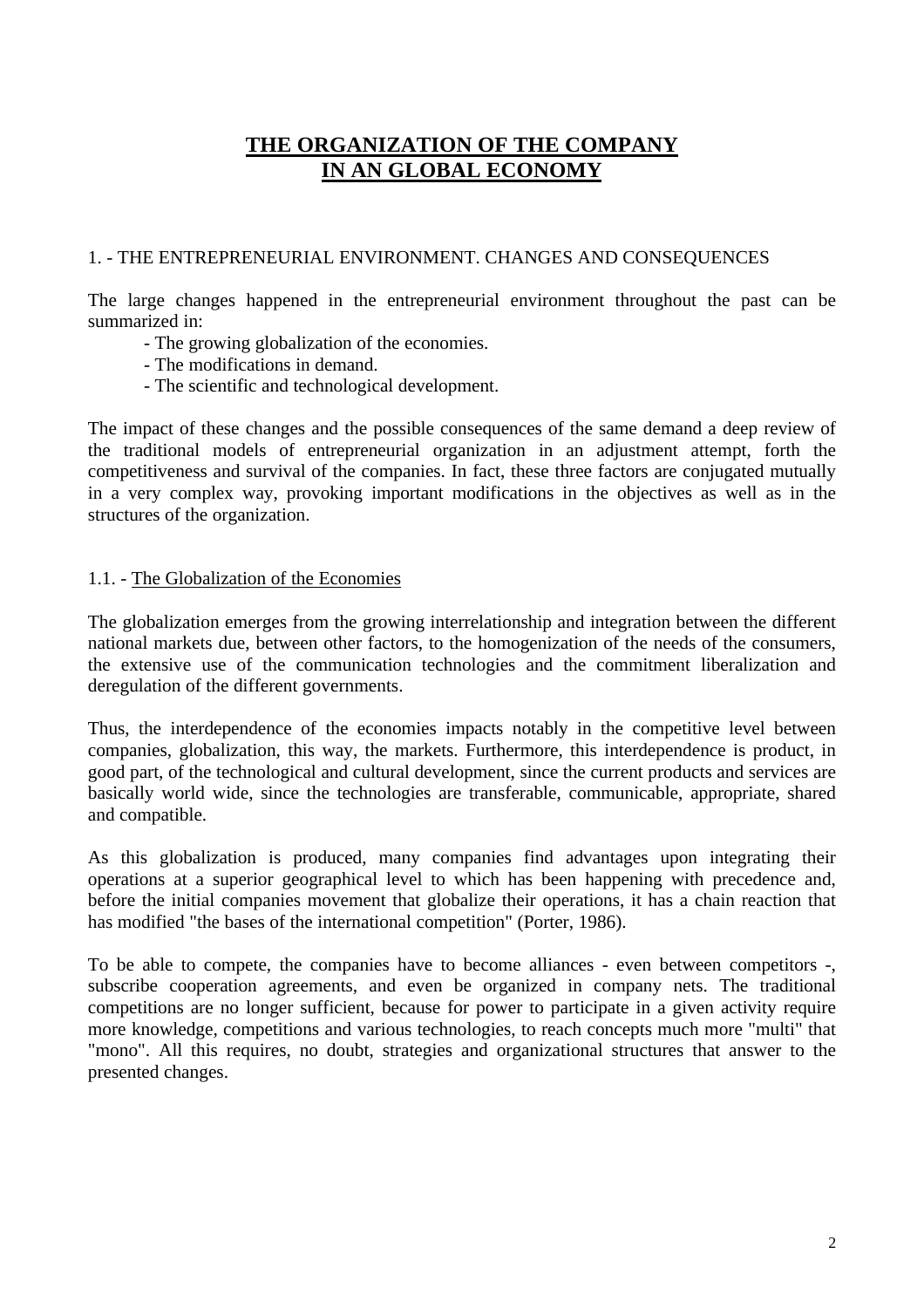#### 1.2. - Demand of the Consumers

The structure of demand has experimented, equally, a spectacular change: each time becoming more variable. It is no longer enough it produce, as before, huge series of similar products, but, on the contrary, face up to a flexible demand, variable, adapted and to produce, consequently, in small series.

Since the cultural values of the persons and, even, their exigency level have varied considerably, the organization has to satisfy the demand and the preferences of the consumer in the same moment in which the change is observed and the choice in consumption. From here, that the markets are diversified and it will be necessary to have a communication and production logistics based on sophisticated technologies, to take advantage of the information on the trends of the market.

The organization has to adapt its structures, integrating the flexibility in it and becoming appropriated of capable technologies of manufacturing small series that, will also be profitable. We approach ourselves, therefore to, companies where they have to outweigh the specific knowledge of its members, the design, the marketing and the distribution.

#### 1.3. - The Scientific and Technological Development

The scientific and technological explosion in the one which the company is submerged and its massive diffusion, natural consequence of the globalization of the markets, it has increased the mass critical knowledge that is needed for the development of its activities in a competitive efficient way. This happens, however, by increasing the quantity of resources intended for the acquisition of this knowledge, internally or through market. The determination of which are activities to maintain in the interior of the company, is based on a double analysis of the chain of value and the capacities of the company, and of the potential transaction costs on those which can be incurred to the exteriorize the operations.

The technological development has favored, also, the links existence between sectors and previously separate companies, through the processes and components standardization of final products, as in the electronic area and of the multimedia. Furthermore, it has increased the dependency of the company regarding the foreign, by the dispersion of the technology that it must master and that it can not develop to the complete internally.

The incidence in the production has come of the hand of new manufacture systems, that permit a great flexibility in its organization, reducing the efficient scale, which has favored companies of small dimension.

From the perspective of the relationships between the members of the organization, the current computerized systems of communication permit an easier dialogue and free-flow between the persons of the different hierarchic levels or with other services and departments, breaking, thus, the old movement principles of the information. Also, the organization of the work and its control can be registered in these systems, eliminating the figure and the time devoted to controlling others work.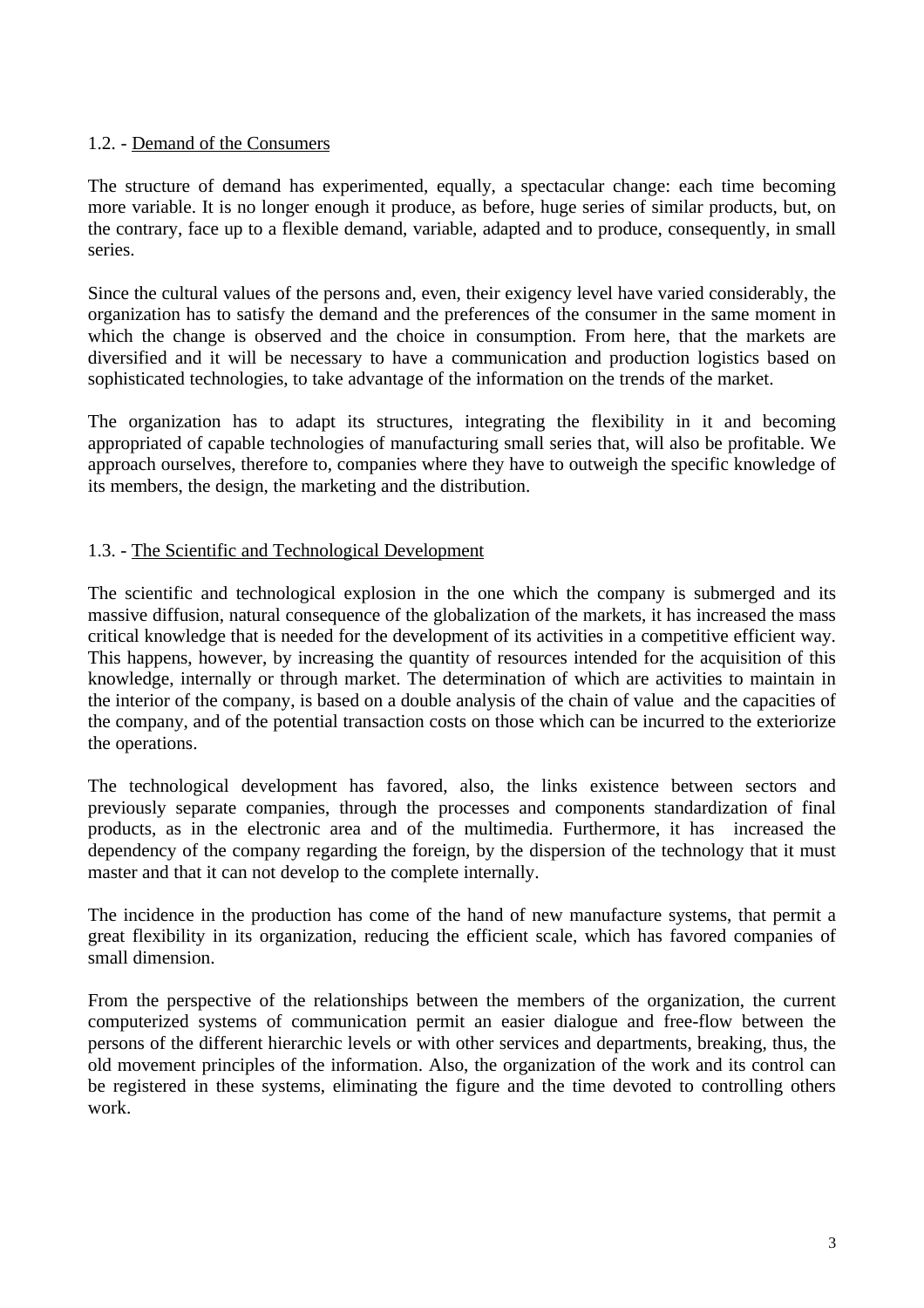Finally, since the training and culture level of the workers has been increased notably, this makes possible the technologies managing more complex, awaking in the workers on activity much more satisfying, for them as well as for the company.

All these changes authorize to think about a break of the previous balance between the company and their environment and those organizations that want to survive and be competitive have to adapt and modify their structures, eliminating the aspects that hinder the adjustment to the new circles .

The new organization of the company has to note, therefore, to anticipate the demand or, at least, adapt quickly to it. The adjustment to this variable demand implies the need of maintaining a communication with the extremely active environment. Furthermore, this new reality compels to mobilize and integrate the knowledge of all its members establishing formal and informal communications, with the purpose of developing a flexibility in their adjustment to the environment.

#### 2. - THE ORGANIZATIONAL STRUCTURE. OF THE HIERARCHY TO THE FORM "N"

Once established the need of new organizational forms, the immediate reflection is centered in which models of organization can be designed to give response or to facilitate from the interior of the company the rapid and flexible adjustment to the changes of the environment, to know, the interdependence of the economies, the structure of demand and the scientific and technological development.

As it has been noted, these changes compel the company to be provided and take advantage efficiently of the knowledge owned by its agents - members and to give flexibility its organization. That flexibility and good use of the knowledge implies motivation, participation of the personal, initiative and creativity, which carries us to the need of an excellent internal communication and with the environment, while the new technologies induce to plans, also new, of organizing the company.

For this, we will make a revision of the sequence followed in the study by the organizational forms behalf of the Contractual Economy by the Organizations. This sequence is summarized in: simple forms, including the "team" of Alchian and Demsetz (1972) and the " simple hierarchy" of Arrow (1974); and complex forms, with, mainly, the "form U" and the "form M" (Williamson, 1975, 1985), (Jacquemin, 1989), (Labourdette, 1993), (Cuervo (dtor.), 1994), (Peris, 1995). Currently, they are being giving the previous steps for the study of a plan more evolved than the form M, known with the name of "form N" or structure in net, whose positions are found in the author projects as Ostroff and Smith (1993), Ollinger (1994), Hedlund (1994) and Osterman (1995).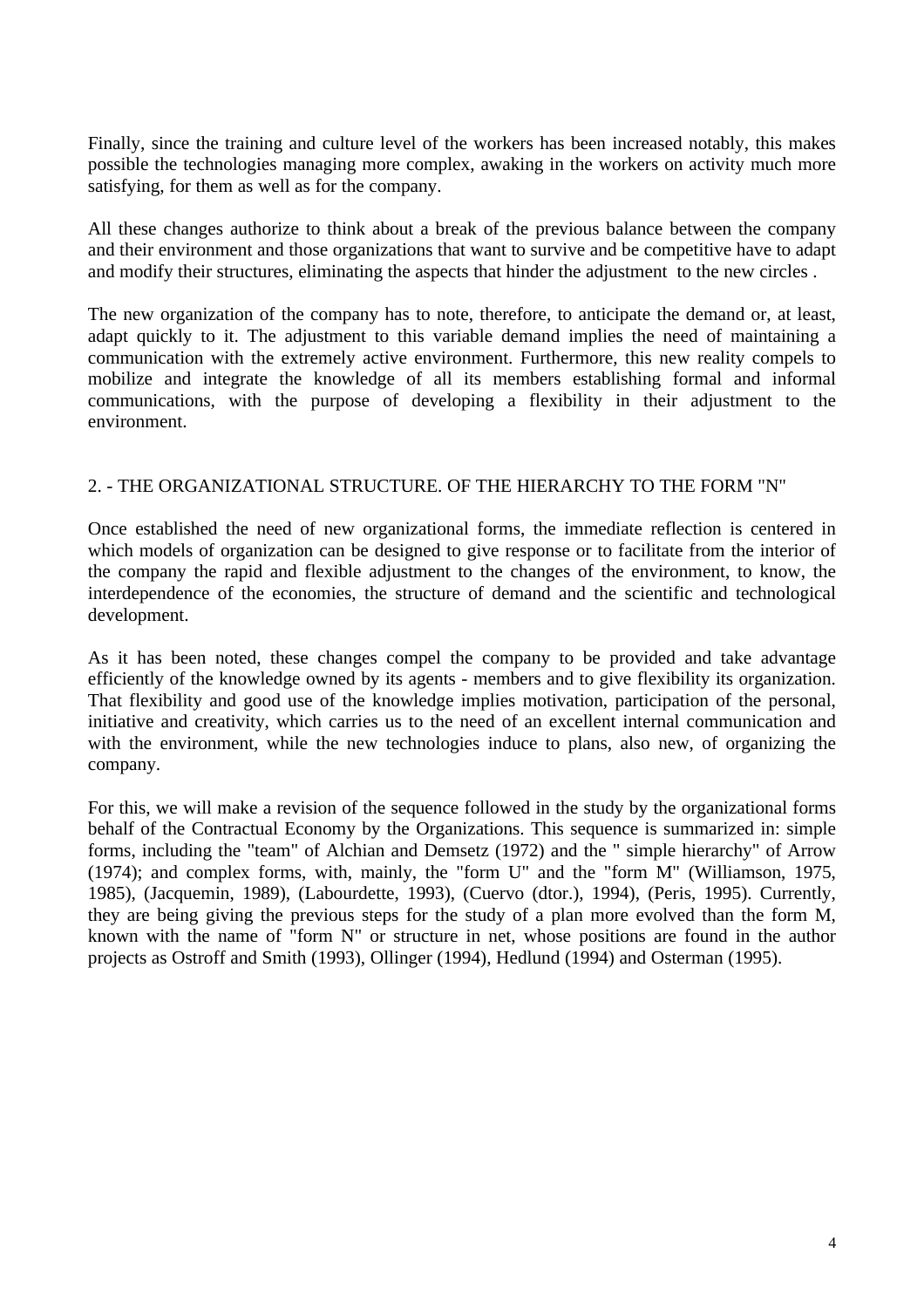#### 2.1. The Simple Structure. Team and Hierarchy

 $\overline{a}$ 

Williamson (1975) notes that the simplest alternative to the autonomous contracting is the team<sup>1</sup>, in addition to that the call simple hierarchy will emerge when the organization present equipment problems. The equipment, since, is characterized because their members perform a solidary and cooperative activity, furthermore, of witting and, of this manner, there is an absence almost total of subordination and the allotment of the yields is in function of the effort and of the individual contribution.

Certainly, the benefits of the association are palpable, but the difficulties of carrying it to practice, also. Williamson (1975) notes that the team can have attractive properties facing the market, at least for some individual, however, it also presents very real limitations, since, in relationship to the market and the hierarchies, the equipment is much more vulnerable to the abuses because their forms from measurement result quite, in addition to that the collective decision-making processes are relatively expensive.

To surpass these drawbacks, Alchian and Demsetz (1972), present as solution, on one hand, that a central processing unit is specialized in the tasks of guarding<sup>2</sup>, so that this agent responsible of the effort or quantity of resources that provide the other, and, additionally, a change in the structure of property and decision rights of the group, since the supervisor contracts separately with each one of the teammates the remuneration according to the effort that provide, being of their the difference between the result obtained by the group and the sum from the committed remuneration. Thus, the supervisor has incentive in accomplishing the maximum effort in his task.

Of this manner, certain structural features of the company find their justification as of the thesis of Alchian and Demsetz, between them, the central agent condition in all the contractual relationships that confers to him, obviously, the possibility of checking and rescinding the contracts. This prerogative permits to him to select the members most adequate and to remunerate them in terms of their productivity, what will carry to modify the incentive of their members to reduce the yield. Furthermore, the yield of the equipment depends, also, on the performance on this agent; he, at the same time, it must find incentives to perform its labor of coordination, between other, to perceive the residual revenue or the possibility of alienating its position in the production equipment.

Holmstrom (1982), as far as he is concerned, it demonstrates that the efficiency can be obtained without attending to a supervisor that controls directly the effort that the teammates accomplish, through an alternative organizational design that assigned to an additional agent the capacity to define and implant an incentives system based on the result of the group. The fundamental decision of this agent is to determine the remuneration function that, logically, it will depend on the result of the group, since, without supervision, it is the only variable observable.

<sup>&</sup>lt;sup>1</sup> Williamson (1975, 1980, 1985) uses the terms of "group of equal" or "group of colleagues", while Alchian and Demsetz (1972) employ the denomination of "production in team" when attempted to explain what is understood by team and how is generated a contractual form called company. Also, Marschak and Radner (1972) and Marschak (1974) studied the team as a set of individuals that pursue a same objective but that, each one, has part the relevant knowledge, therefore its preoccupation is directed mainly to analyze the problems of communication and informative structures, forgetting the derivatives from the motivation.

<sup>&</sup>lt;sup>2</sup> These authors understand by "to monitor", in addition to their disciplinary connotation, the valuation of the productive yield, the remuneration assignment, the behavioral observation of the factors in the estimate of their marginal productivity, the work assignment on what to make or how to make it and the authority to cancel or check contracts.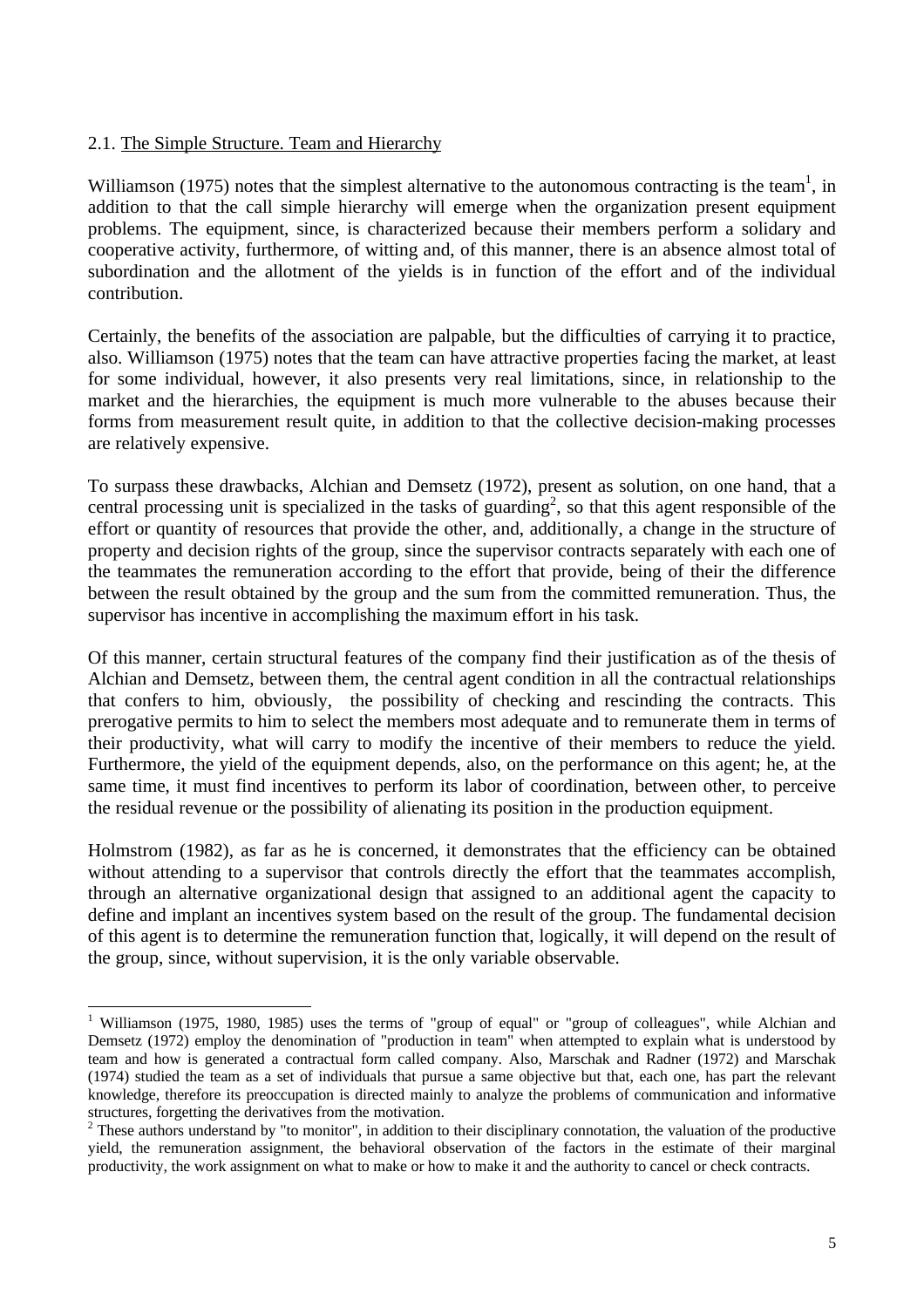A vision, in way, different from the outlined is provide by Marschak and Radner (1972) and Marschak (1974) in his typology on economic organizations. Taking as variable the objectives of the members and his degree of knowledge, establish three possible situations identified with the equipment terms, foundation and coalition. In the designated organization equipment, all the members pursue the same objective, we speak of foundation when exist differences between the objective of the organization <sup>3</sup> and the objectives of their/its members and of coalition supposing solely are given objective for each one of the individual participating.

In what here it concerns, we center ourselves in the designated organization equipment that, under the noted considerations, they are organizations that operate without conflicts, without friction and without divergences between their members, therefore, initially, the incentive problem outlined by Alchian and Demsetz is not given. In an organization where all share the same objective, even the knowledge asymmetry, that in other conditions can result an important problem, it will not be relevant because each member will be prepared to pass the knowledge that they possesses and fulfils willingly and gladly the part that corresponds to them of any agreement, since with this they will obtain the proposed objective (Salas, 1987).

However, the transmission and comprehension system of that knowledge to use it efficiently will be determinant, from here, the importance that the design of the organizational structure there has granted to these systems, as meaningful part of the coordination problem, that becomes an incentives issue before the presence of discretion in the execution of the activity. As professor Salas (1987) keeps noting, the crucial problem of the organization where coincidence exists in the objectives of its members and the knowledge is abnormally distributed between them, it will be designed communication systems that transmit the knowledge to each other to the smallest cost possible.

When such thing is not possible, that is to say, that the transmission costs of the knowledge surpass the benefits to those which give place, there will have to appeal to forms more participate in the decision-making. In this case, since, the coordination of the activities will be the principal center of attention for the efficient operation of the organization. We do not forget, however, other important issue related to the knowledge that is possessed, possibly, it will not be sufficient. The design of the operation of the equipment model of Marschak (1974) takes as data the degree of interdependences between the actions of the members of the organization to which is has to be added the uncertainty on the values that they can take variable not controllable by the members, but can influence in its objective (Salas, 1987) .

It is observed, that the size of the equipment, from the variable referred to the knowledge, it is conditioned by the limits that the processing of such knowledge imposes. From here, as supports Williamson (1975, Page 65), "it is not possible to communicate everything to everyone and to arrive to decisions together without preempting of a valuable time that would be employed for other end". Or, in terms of Jacquemin (1989), when the scale economies justify, somehow, an team size superior to the appropriate dimension it may be that the optimum structure of the organization will be the simple hierarchy. Thus, the fact that the communication channels of the knowledge increases

 $\overline{a}$ 

 $3$  This reference to the objective of the organization perhaps it will not be more correct, since the same as authors opinions as Cyert and March (1965), Cuervo (1979), Salas (1987) and other more, the organizations, as abstract entities and contractual links to those which are linked the persons, they can not have their own objectives that are not those of some person or group. Only the needs, desires and the objectives of the persons have ethical meaning (Milgrom and Roberts, 1993).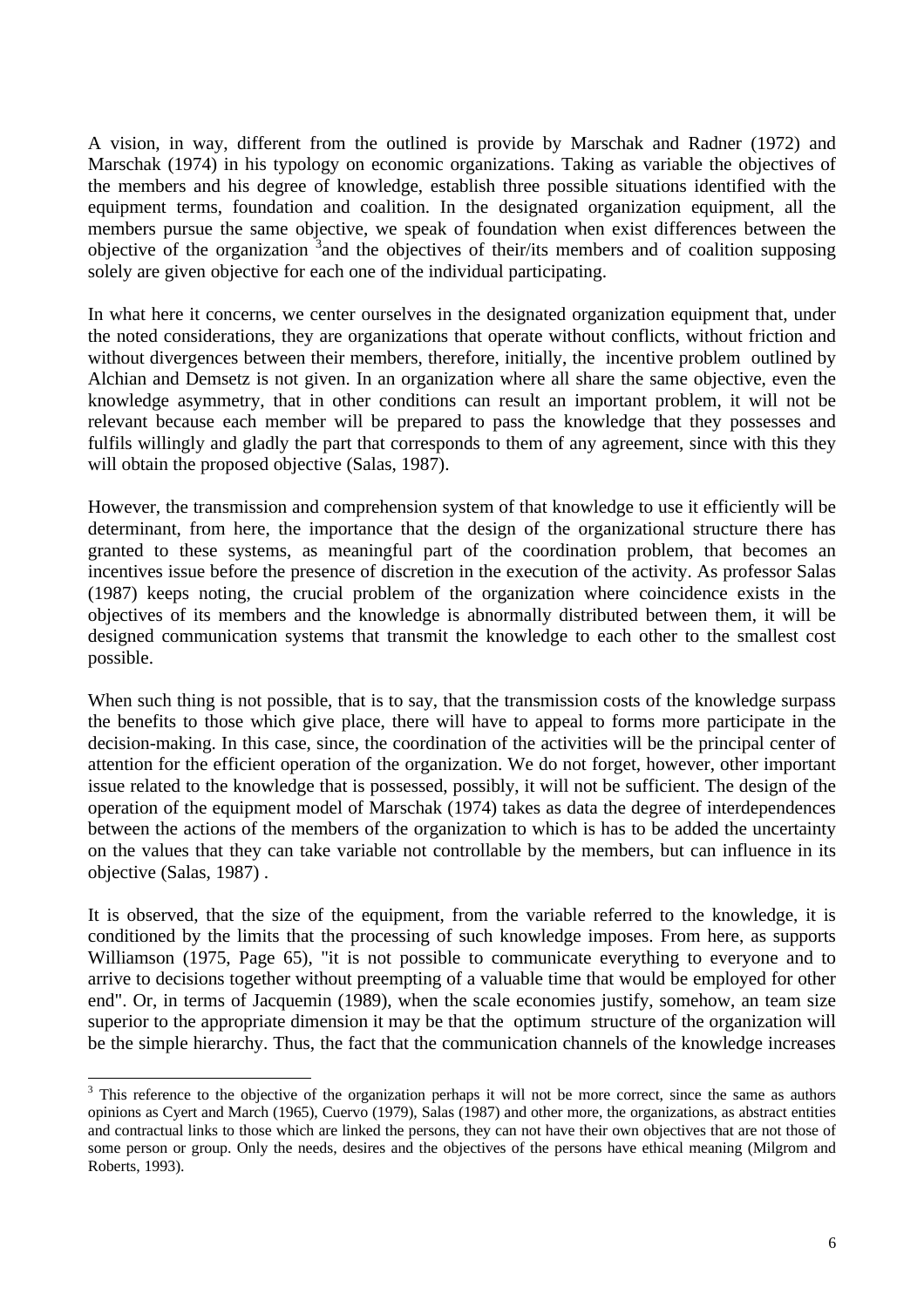more than proportionally regarding the number of members that form the team, implies that it increases the coordination costs and, in this case, is justified the simple hierarchy.

The substitution, of this multiple channels net of communication additionally in the one which each agent is linked only to a central processing unit, permits, judgement of some authors as Arrow (1974), savings in the transmission of the knowledge - exist many less channels and, to the supreme, such channel is double - and in the decision-making, among other things, because the hierarchy reduces considerably the necessary communications. However, we should note that the minor cost of knowledge transmission that advocate the simple hierarchy can arrive to not compensate the inefficient decision results, precisely for lack of specific knowledge and by not arriving on time. In any case, the intention now it is to recognize this form of organization, on the other hand, quite customary in the companies.

Arrow (1974), summarizes the advantages of the centralization of the knowledge, under the following argumentation: 1) since the activities of the individuals interaction mutually and, often, they compete by limited resources, the shared decision will be superior to the separate decisions, 2) the optimization of these shared decision depends on how the knowledge found is distributed between the members, 3) is recognized that the transmission of the knowledge is costly and, because of this, it results more efficient to centralize the knowledge in a basic unit than to distribute it between the individuals and 4) of equal manner, is considered less costly that a unit take the collective decision and communicate it, that to transmit all the knowledge that requires the decision. Thus since, it is envisaged the hierarchy as natural response to the processing, certainly complex, of knowledge and, of this manner, all the relevant knowledge is centralized, economized in communication costs.

Perhaps, this centralization proposal of the knowledge could have some sense in time in which the author studied it; at present, with individual, in general terms, qualified and owning of relevant knowledge and with a drastic change of pace, such aspects are becomes very problematic. The challenge does not consist of dividing extremely the tasks, but, on the contrary, to establish the auspicious framework so that the new activities could be executed from the combination and adjustment of the knowledge that are needed.

## 2.2. The Complex Structure. Forms "U" and "M"

With the Economy of the Transaction Costs (Coase, 1937) we introduced ourselves in the structural U and M forms (Williamson, 1975). we Recall that this proposes an approach that carries out transactions or economic exchanges supposes some costs and that these " transaction costs" depend not only on the character or nature of the transaction, as well as the form in which they are organized. As, the efficient form is referred to the most adequate organizational designs than will achieve to reduce the transaction costs (Pfeffer, 1987).

The essence, of this position can be following, continued the indications of Williamson and Ouchi (1981), in which the opportunities of increasing the efficiency always suppose an incentive for the restructuring, except when there are improper behaviors associated with foundation process or when the strategic position of some member of the organization permits him to preempt of future earnings. The restructuring is not outlined, adding or modifying some of the dimensions traditionally considered by the Theory of the Organization, but is translated in the adoption of new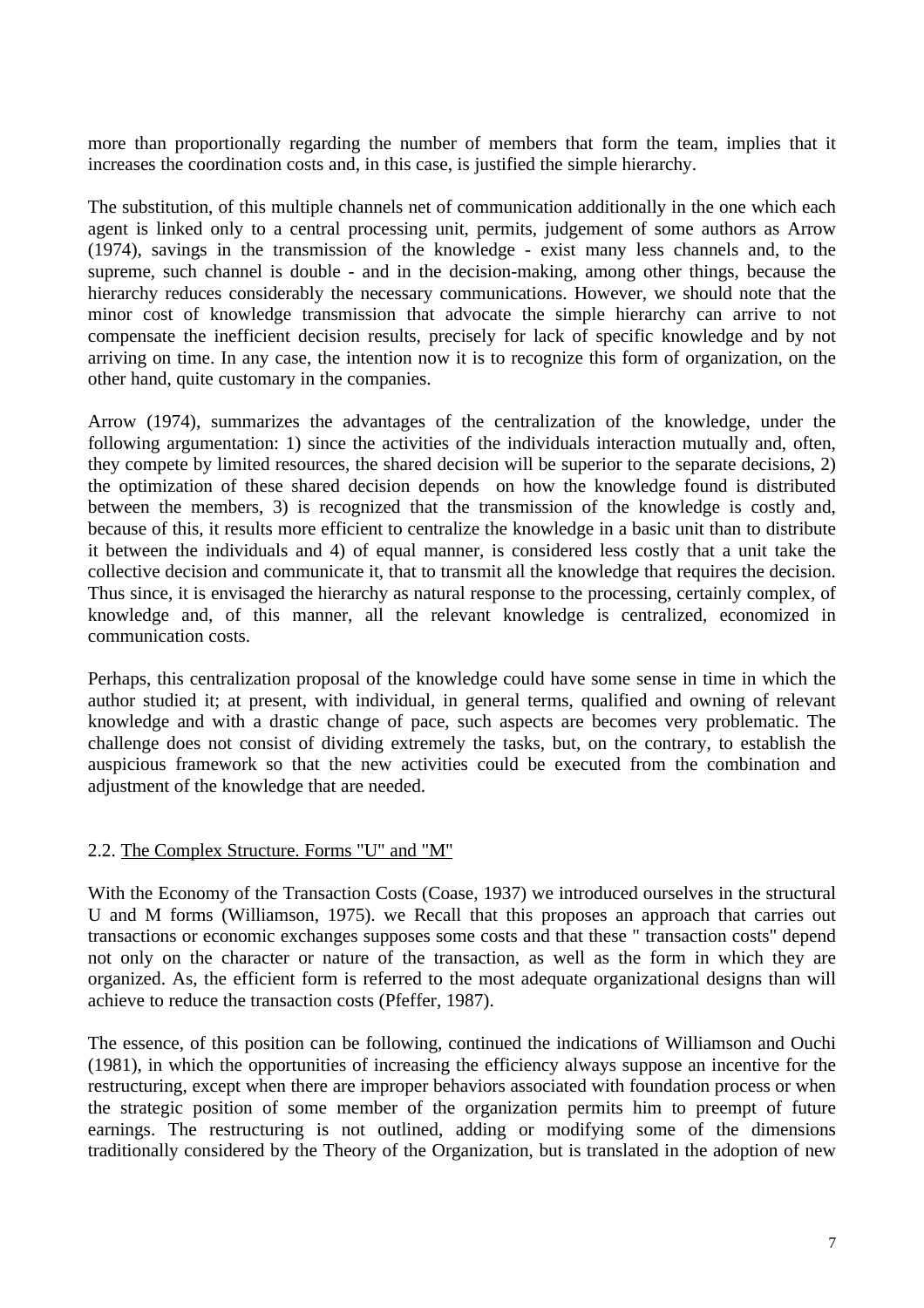structural configurations, whose typology depends on the different informative properties that are possessed.

Of this manner, the response of Williamson (1975) to the structural design is faced, logically, from a perspective of internal transaction costs with the intention of obtaining organizational forms capable from minimizing them. Thus, it distinguishes three basic types for the organizational structure: the unitary or functional, called form U, the holding or form H and the multidivisional or form M.

The form U has the following relevant attributes (Chandler, 1977), (Williamson, 1970, 1975): a) is a design that emerges and is extended in practice of the entrepreneurial world around the end of XIX century for the middle size companies, generally, mono-produces; b) these companies are found specialized functionally, according to the classic business functions, which permits, in principle, scale economies and take advantage of the advantages of the activities specialization and c) their/its structures are based on the centralization and in the principle of command unit.

With the growth of the company, however, is increased the effect called "loss of control" (Williamson, 1975), because transmitting the knowledge by a multilevel hierarchy can appear problems associated with the manipulation and intentioned distortion of the knowledge, as consequence of the opportunism of the individuals and of the limited rationality. This is, an expansion process of the company, by scale economies and/or internal division of the work, runs the risk of generating a high level of internal inefficiency join to a loss of control, in addition to the supposed of the limited rationality carries implicit a limit to the management of the maximum number of transmission channels that, once saturated, it must be considered the possibility of subdividing responsibilities and to delegate part of the supervision.

The form M emerges, then, as valid alternative to the problems outlined by the structure in U form, in this manner, represents, in words of Jacquemin (1989, Page 14), "the bottom line of a selection process that favors the internal efficiency". Thus, the most efficient organization– the most capable one to reduce the costs than generate the transactions - will be the one which maintains. The most outstanding characteristics of the form M can be summarized in  $4: 1$ ) the general direction is responsible of the strategic decisions, while the directors divide - these areas are structured, normally, as benefit centers – they are occupied of the operative decisions, 2) the general direction accomplishes advice and monitoring functions, assuring a regular control of the divisions and 3) the distinction between general address and operative divisions permits a greater commitment and a compatibility between the objectives of both parts.

For Milgrom and Roberts (1993) the form introduces multidivisional mechanisms that assure that the decisions could be decentralized by taking advantage of the knowledge of the individuals and permitting, furthermore, the development of the necessary incentives, as well as its coordination. In fact, the form M can obtain that the decisions adopted in the inferior levels by who counts on the relevant knowledge are well coordinates and guided by adequate incentives. Of this manner, the authors emphasize that the organizational multidivisional designs procures more knowledge - and better -, the same as for the coordination, the control and the incentives and a superior management capacity in various businesses.

 $\overline{a}$ 

<sup>&</sup>lt;sup>4</sup> As is detached of the projects of Williamson (1970s, 1975, 1981, 1985, 1990), Fernández and Fernández Casariego (1988), Jacquemin (1989), Mintzberg (1991), Milgrom and Roberts (1993) or Cuervo (dtor.) (1994).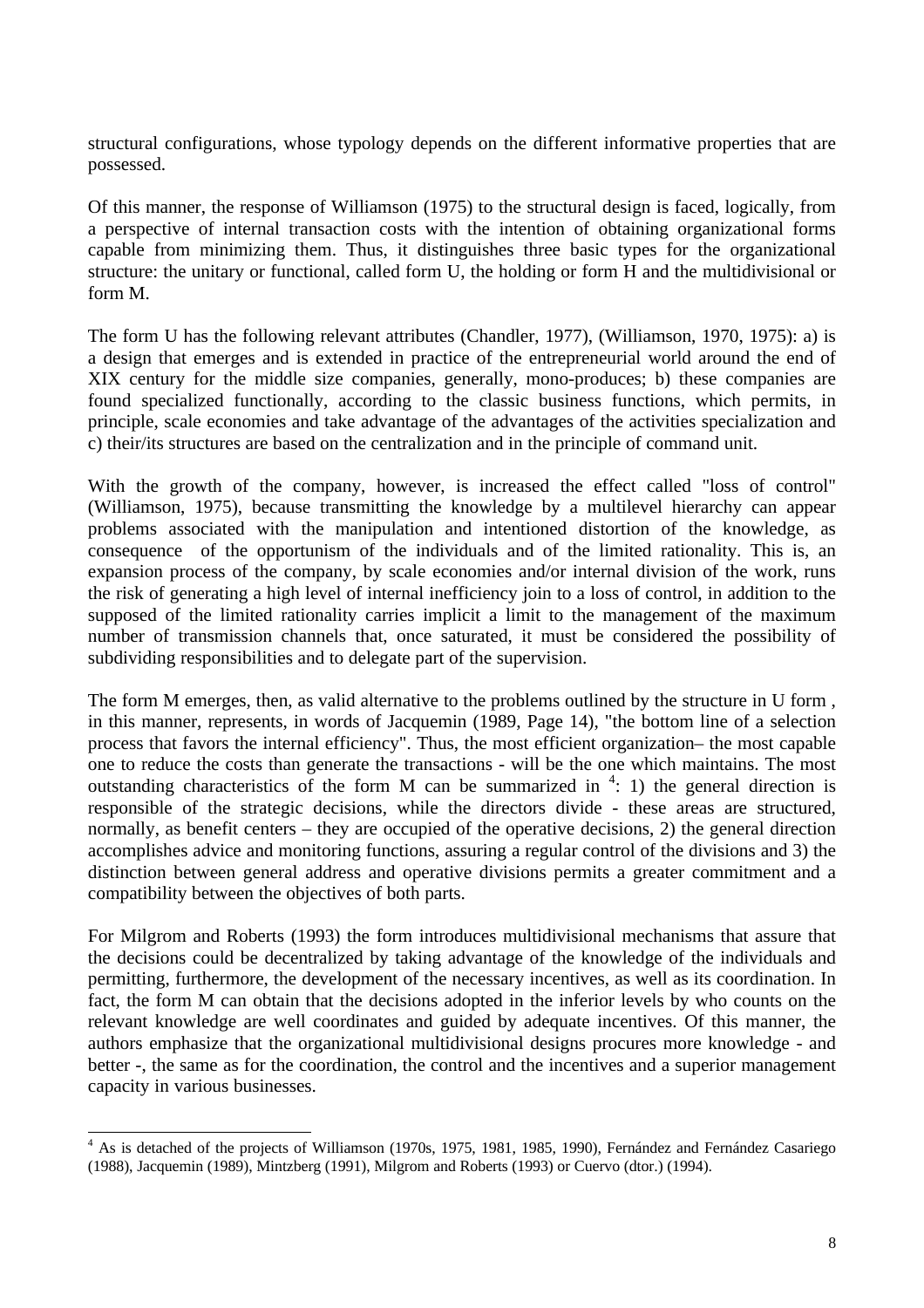Also, Williamson (1970, 1975, 1981, 1985), as well as Jacquemin (1989), maintain that the various alternative of organizational design, the form M represents an efficiency superior in relation with other alternative forms, especially, with the form U. Concretely, Williamson (1975) holds, without including explicitly no consideration of contingent type, that the multidivisional structure is the most suitable to organize a diversified company, because favors the development of a system of internal control that it can value the efficiency of the divisions, at the time that permits to assign internally the resources to the better uses.

However, these justifications have been object of critiques by authors as Steer and Cable (1978) and Armour and Teece (1978), indicating that the organizations that innovate and adopt the form M obtain temporary competitive advantages until this innovation is spread throughout all industry. Chandler (1990), as far as he is concerned, it outlines the limitations of the multidivisional form upon sponsoring this type of structures an opportunist behavior on the direction and Hitt (1990) notes its lack of efficacy for technologically complex sectors in those which are required large investments in I+D. In our country, the projects of the lectures Arruñada (1990), Fernández (1990, 1991), Cuervo (1991b) or Salas (1991), establish the limitations, so much at organizational level as well as economic, in this way of government of the transactions and coordination of the activities.

#### 2.3. - Management of the Knowledge. The "N" Form

To arrive to structural forms really valid in management of the knowledge owned by the members of the organization, is emphasized the combination and resulting interactions between the different types of knowledge that they can attend, more than in the division of them. Now then, the problems related to the transfer processes and transformation of the knowledge, fully unresolved by the plans until here outlined, they are the essence for the development of a new design  $\overline{\phantom{a}}$ -form N - based explicitly on the nature and management of the knowledge that provides the integrates of the organization (Ollinger, 1994), (Hedlund, 1994), (Osterman, 1995).

Though, certainly, Williamson (1975) notes that the form M is not the latest in the assignment and government of the transactions, however, his future vision notes to forms substantially hierarchic, as a natural response to the complex problem of processing the knowledge. The position of the form N, against, suggests that the basic structure of the organization should not be a hierarchy, since effective management of the knowledge implies, in itself , the multiplication and combination idea, more than division  $<sup>5</sup>$  (Hedlund, 1994).</sup>

Of this manner, the most outstanding features of the form N is summarized in: 1) Combination of knowledge and units, in contraposition to the idea of the excessive division that ends in units almost independent the ones from the others, 2) temporary and changing groups of individuals, where the people as such they do not vary but the structural forms does <sup>6</sup>, against the permanent and unchanging structures where the only thing that changes are the people, 3) the importance of the individual of the inferior levels and their inter-functional and interdivisional connections, more than the coordination through managers and so only from the highest organizational level, 4) the dialogue and the lateral communication against the vertical sense of the same, 5) the roll of the high address as protective of the knowledge owned by the individuals and architect and catalyst of the

<sup>&</sup>lt;sup>5</sup> In this sense, the author notes that, mnemonically speaking, "N" is going behind "M" and is identified with "new" and "novelty ", to the time that regrets that " multiplication" not begin by "N".

<sup>&</sup>lt;sup>6</sup> For this is required to know not only what is made and how, but also who is responsible.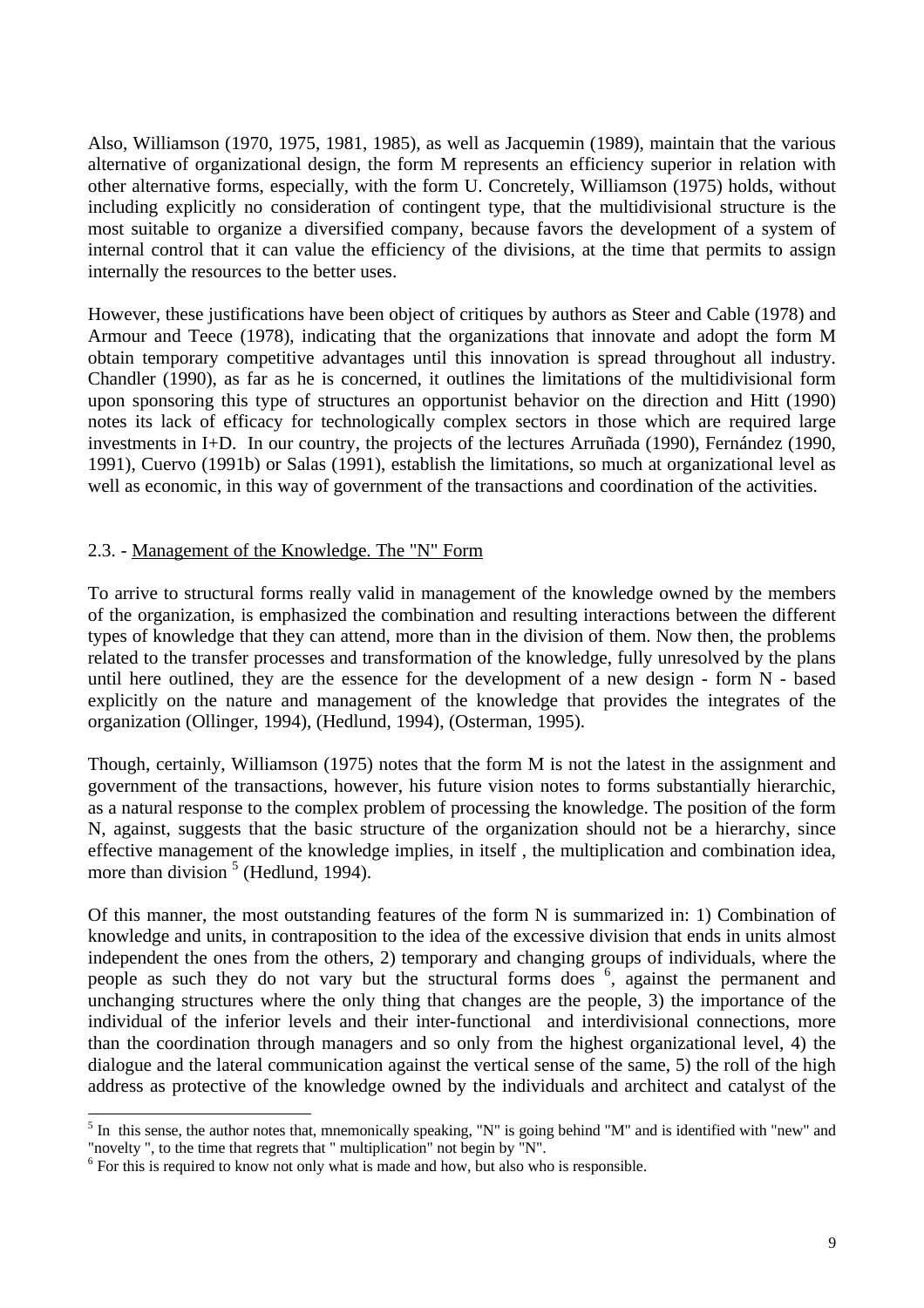necessary communications, more than as controlling and assignor of resources, 6) the competitive scope based on deep economies/strategies of "niche" and combinable parts, against scale economies/diversification and quasi independent parts and 7) the basic organizational form not hierarchic more than hierarchic structures.

As notes Hedlund (1994, Page 83), the consequences of the form N constitute an integrated set all over the characteristics before noted: "if the end is the combination, it is necessary a niche strategy, which requires to experience with variable groups of individuals. To achieve some effort soundness, they are necessary investments in communication and training and the catalyst paper of the high address. At the same time, the global dispersion of the knowledge that needs of its combination, also demands to involve to many individual located in different levels and the lateral communication between them.

Each and every one of the previous elements suggest that the basic structure of the form N is not a hierarchy; in its place, company conceptions closest to "work in net", to mutual interdependence between all the members, seem more appropriate and where creation, transformation and transfer of the knowledge have an important and outstanding roll. In rapid and drastic change situations as those which currently live the companies, the dispersion and the knowledge change originate a great challenge to the design of the organizational structure; it does not consist so much of dividing extremely the task so that is guaranteed a maximum individual performance, rather, it consists of assuring that the new tasks could be begun on a possible knowledge combination separated from different units of the organization (Hedlund, 1994).

The new forms of management of the knowledge in the organization and its repercussion in the design of the organizational structure introduces us in the work of Jensen and Meckling (1992), "Specific and General Knowledge, and Organizational Structure", as well as in the accomplished by Brickley, Smith and Zimmerman (1995), "The Economics of Organizational Architecture"<sup>7</sup>, and in that of Ricart and Rosanas (1995) over "Control and Incentivate in Organizational Design", these last two ideas proposed by the first.

These projects collect explicitly the problems of incentive scheme and coordination derived of the existence of knowledge and different interest between the members from the organization. Thus, departing of the fact that the individual possesses so only an almost petty portion of the knowledge that is required, idea initially noted by Hayek (1945), jointly with the agency problem that is given when exists asymmetry between the property rights the decisions and between the property and the knowledge, Jensen and Meckling (1992) arrive to the fact that by of the system prices the decision rights are assigned automatically to the agents that possess the relevant knowledge. For against, in the organizations, the assignment is not so simple, since the decision rights are not alienable<sup>8</sup>. The absence of alienability, that is to say, that the consequences of a right or wrong use of the knowledge on the part of individual do not relapse directly in him, compel to the establishment of incentive systems, evaluation and control of the performance and behavior of the individual in the application of their knowledge for the decision-making .

 $\overline{a}$  $<sup>7</sup>$  The ideas of this article collect them and widen in his book "Organizational Architecture: To Managerial Economics</sup> Approach", published in 1996.

A right is alienable when the owner, in addition to transferring the good, relinquishes, also, the right to be made with the earnings well said (Jensen and Meckling, 1992).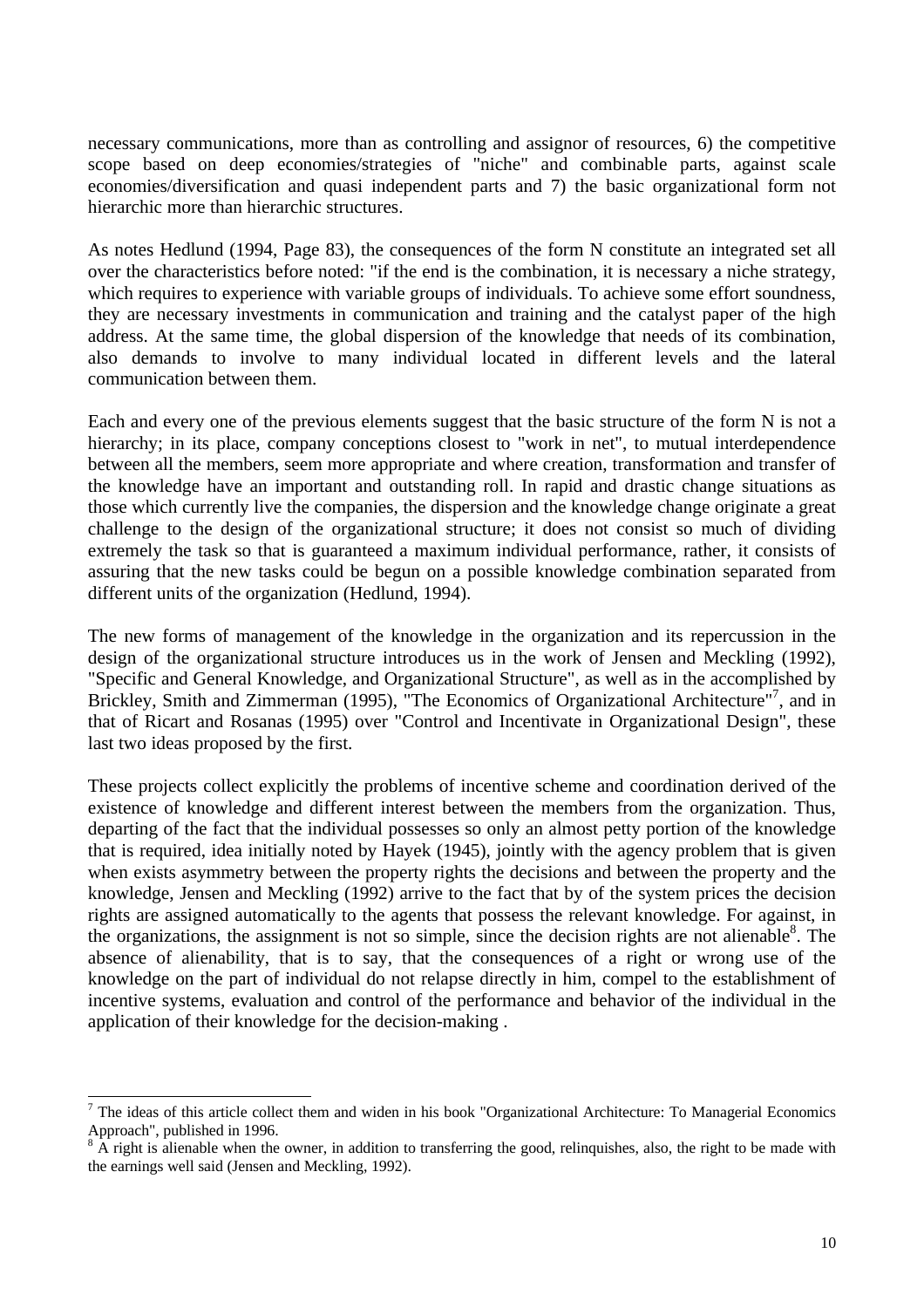In this case, the assignment and control of the rights on the decisions must be solved through the organizational structure that, in the collective use of such rights, has the huge responsibility of maximizing and taking advantage the value of the knowledge owned by the set of persons that compose the organization. Furthermore, of this manner is justified the existence of the own organization, since upon gathering scattered knowledge originating from the individuals have quite more possibilities than the market. The summary of this interesting article exposes it with great mastery teacher Azofra (1995) upon conceiving the companies as " knowledge islands in a human cooperation sea".

In fact, so that the companies will be efficient they should be structured so that promoted the use of the knowledge and economize the agency costs. So The organizational structure, is not there has of envisaging from a simple division optics and partition, but, the contrary, it is considered to achieve the intelligent combination, valuable and only of the knowledge that specifies the decision-making and count on the mechanisms of incentives and capable coordination of obtaining this purpose. The repercussions in the satisfaction of the aspirations of the individuals and in the achievement of the outlined objectives happen necessarily because of this .

#### 3. - CONCLUSIONS

The new competitive situation, characterized by the internalization of the operations, the change in the paradigm of demand and the growing technological development compels to the companies to be adapted and, even, be advanced to the accelerated pace imposed by the modifications of the environment.

This adjustment can be favored by means of an adequate design of the organizational structure that permit to gather and to combine all the necessary knowledge to the smaller possible cost. The consequences of the combination, transformation and exchange of the knowledge, as already advanced by Hayek (1945), opens to the organizational structure at least two possibilities of transcendent repercussions: a) to put at the disposal of an only unit all the knowledge collected and that they have to use and b) to provide to the individuals as many additional knowledge as needed to accomplish their work in interaction with others.

Thus since, the opportunities of the person - or of any organization, understood as a cooperation activity between them - go to depend on the manner on transacting contractually the owned knowledge and, so, the success of the company is function, to a large extent, of the form in which the organizational structure exchanges, orders, adapts and integrates the knowledge that its individual possess or they can have in the future (Jensen and Meckling, 1992). The organization is converted into a relevant knowledge base to assault the changes and the structure, through its specific design, in the capable instrument of directing efficiently that set of knowledge.

#### BIBLIOGRAPHY

ALCHIAN, A. A. y DEMSETZ, H. (1972): "Production, Information Costs and Economic Organization". American Economic Review. Vol. 62. p. 777-795.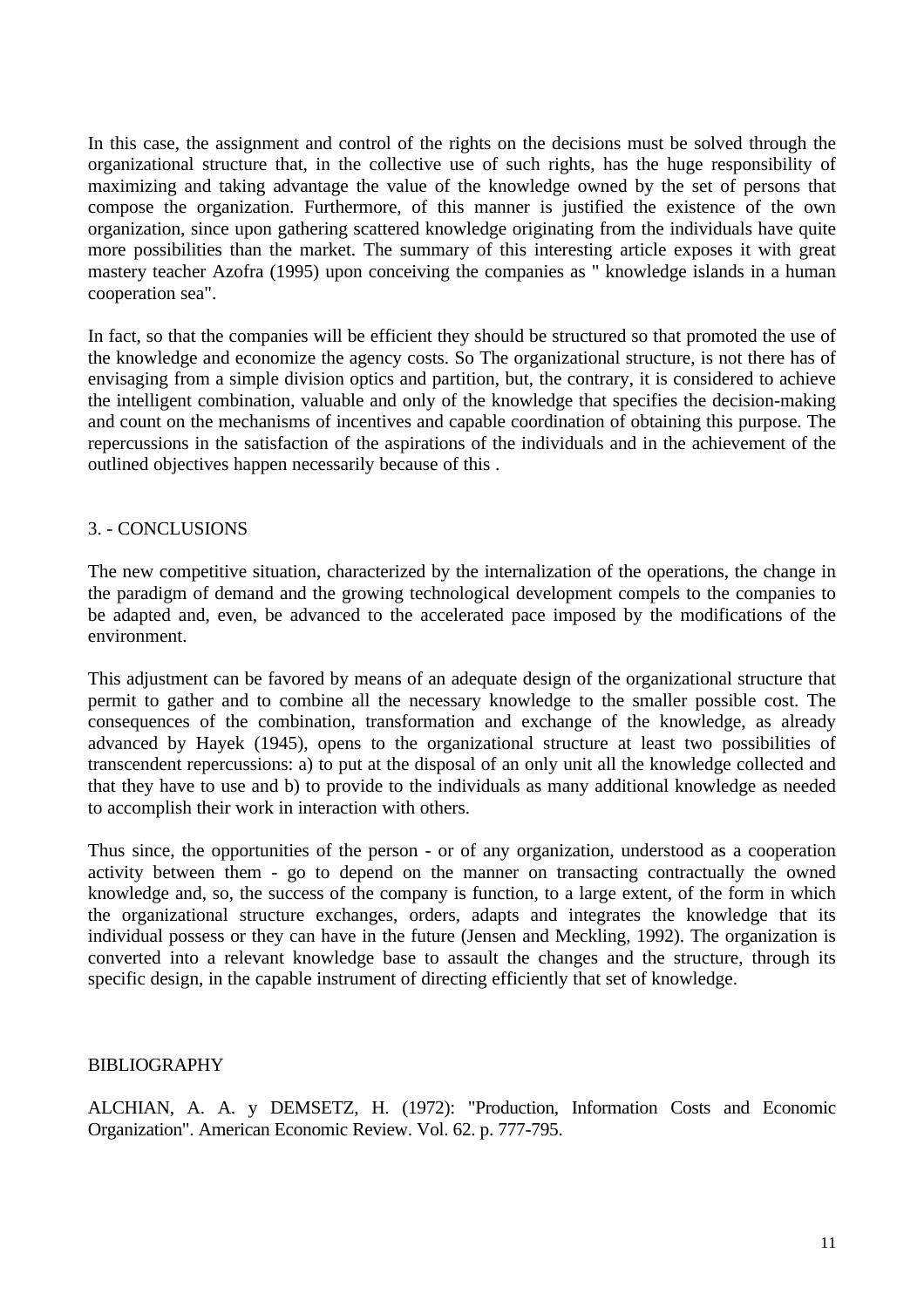ARMOUR, H. O. y TEECE, D. J. (1978): "Organizational Structure and Economic Performance: A Test of the Multidivisional Hypothesis". The Bell Journal of Economics. N. 9. p. 106-112.

ARROW, K. (1974): The Limits of Organization. Norton. New York.

ARRUÑADA, B. (1990): Economía de la Empresa: Un Enfoque Contractual. Ariel. Barcelona.

AZOFRA, V. (1995): "Empresas y Mercados: Islas de Conocimiento en un Mar de Cooperación Humana". AECA. N. 38. May-Sep. p. 29-33.

BRICKLEY, J., SMITH, C. y ZIMMERMAN, J. (1995): "The Economics of Organizational Architecture". Journal of Applied Corporate Finance. V. 8. N. 2. p. 19-31.

BRICKLEY, J., SMITH, C. y ZIMMERMAN, J. (1996): Organizational Architecture: A Managerial Economics Approach. Irwin. Estados Unidos.

CHANDLER, A. D. (1977): The Visible Hand. Harvard University Press. Cambridge. Mass.

CHANDLER, A. D. (1990): Scale and Scope: The Dynamics of Industrial Capitalism. Harvard University Press. Cambridge. Mass.

COASE, R. H. (1937): "The Nature of the Firm". Economica. V. IV. p. 331-351.

CUERVO, A. (1991): "Las Corporaciones Industriales y Financieras". Revista de Economía. N. 9. p. 24-32.

CUERVO, A. (dtor.) (1994): Introducción a la Administración de Empresas. Cívitas. Madrid.

CUERVO, A., ORTIGUEIRA, M. y SUAREZ, A. (eds) (1979): Lecturas de Introducción a la Economía de la Empresa. Pirámide. Madrid.

CYERT, R. M. y MARCH, J. G. (1965): Teoría de las Decisiones Económicas en la Empresa. Herrero Hnos. México.

FERNANDEZ, Z. (1990): "Las Corporaciones ¿Algo más que una Moda?". Economistas. N.47. p. 386-390.

FERNANDEZ, Z. (1991): "Las Corporaciones, una Nueva Imagen para los Viejos Holdings". Revista de Economía. N. 9. p. 37-41.

FERNANDEZ, Z. y FERNANDEZ CASARIEGO, E. (1988): Dirección Estratégica de la Tecnología. Ariel. Barcelona.

HAYEK, F. A. (1945): "The Use of Knowledge in Society". The American Economic Review. V. 34. N. 4. Sep. p. 519-530.

HEDLUND, G. (1994): "A Model of Knowledge Management and The N-Form Corporation". Strategic Management Journal. V. 15. p. 73-90.

HOLMSTROM, B. R. (1982): "Moral Mazard in Teams". En HUERTA, E.: La Empresa: Cooperación y Conflicto. Eudema. Madrid.

JACQUEMIN, A. (1989): La Nueva Organización Industrial. Vicens-Vives. Barcelona.

JENSEN, M. C. y MECKLING, W. H. (1992): "Specific and General Knowledge and Organizational Structure". En WERM, L. y WIJKANDER, H. (ed.): Contract Economics. Blackwell. Oxford. p. 251- 274.

LABOURDETTE, A. (1993): "Les Economistes Face á la Théorie des Organisations". Revue Française de Gestión. Nov-Dic. p. 20-31.

MARSCHAK, J. (1974): Economic Information, Decision and Prediction. En SALAS, V.:Economía de la Empresa. Decisiones y Organización. Ariel. Barcelona.

MARSCHAK, J. y RADNER, R. (1972): Economic Theory of Teams. Yale University Press. Yale.

MILGROM, P. y ROBERTS, J. (1993): Economía, Organización y Gestión de la Empresa. Ariel. Barcelona.

MINTZBERG, H. (1991): La Estructuración de las Organizaciones. Ariel. Barcelona.

OLLINGER, M. (1994): "The Limits of Growth of the Multidivisional Firm: A Case Study of the U. S. Oil Industry from 1930-90". Strategy Management Journal. V. 15. p. 503-520.